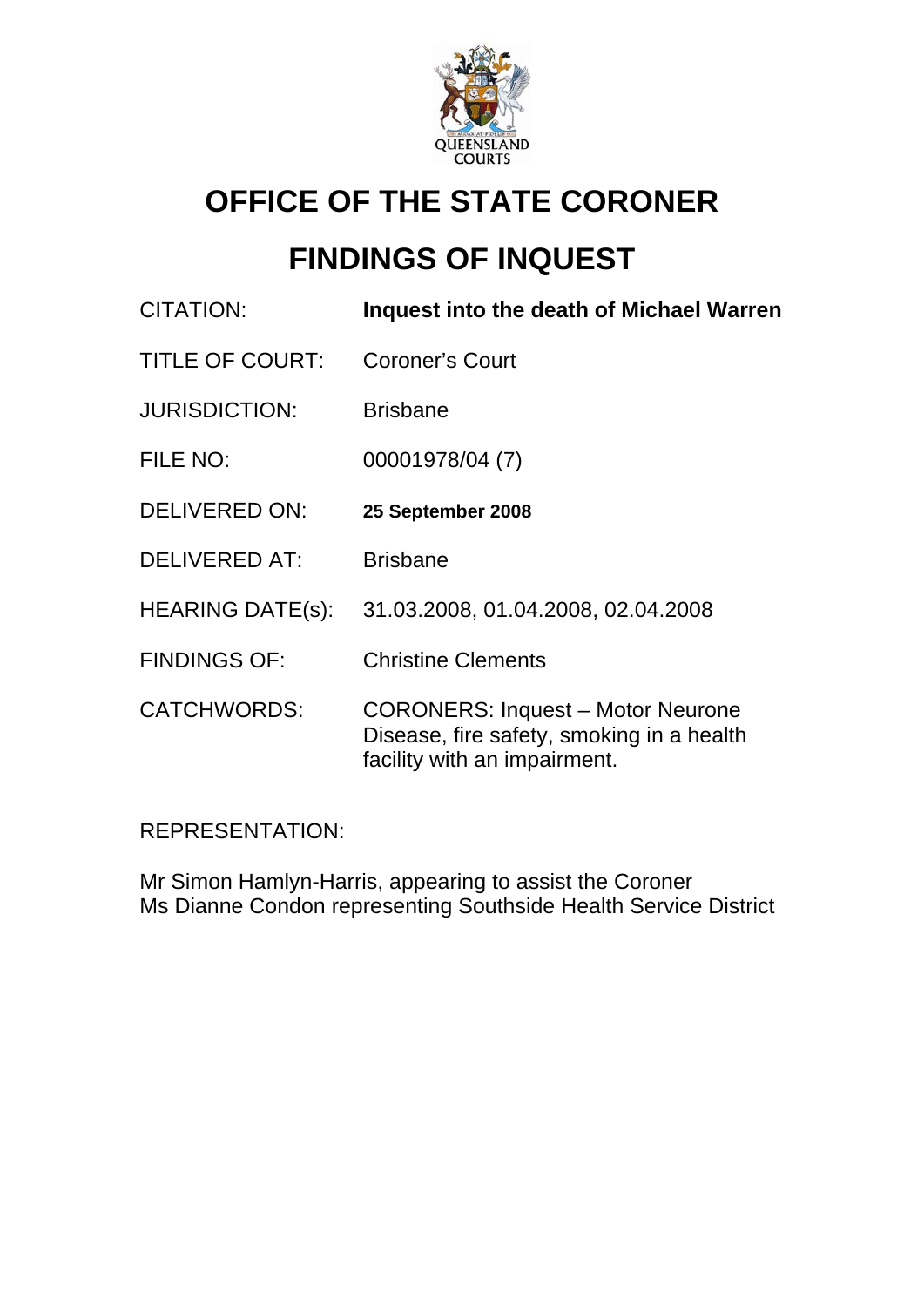## **CORONERS FINDINGS AND DECISION**

1. The *Coroners Act 2003* provides in s45 that when an inquest is held into a death, the coroner's written findings must be given to the family of the person who died and to each of the persons or organisations granted leave to appear at the inquest. These are my finding in relation to the death of Michael Warren. They will be distributed in accordance with the requirements of the Act and placed on the website of the Office of the State Coroner.

## **The Coroner's jurisdiction**

2. Before turning to the evidence, I will say something about the nature of the coronial jurisdiction.

## **The scope of the Coroner's inquiry and findings**

- 3. A coroner has jurisdiction to inquire into the cause and the circumstances of a reportable death. If possible he/she is required to find:-
- whether a death in fact happened;
- the identity of the deceased:
- when, where and how the death occurred; and
- what caused the person to die.
- *4.* There has been considerable litigation concerning the extent of a coroner's jurisdiction to inquire into the circumstances of a death. The authorities clearly establish that the scope of an inquest goes beyond merely establishing the medical cause of death.
- 5. An inquest is not a trial between opposing parties but an inquiry into the death. In a leading English case it was described in this way:-

*"It is an inquisitorial process, a process of investigation quite unlike a criminal trial where the prosecutor accuses and the accused defends… The function of an inquest is to seek out and record as many of the facts concerning the death as the public interest requires."* [1](#page-1-0)

6. The focus is on discovering what happened, not on ascribing guilt, attributing blame or apportioning liability. The purpose is to inform the family and the public of how the death occurred with a view to reducing the likelihood of similar deaths. As a result, the Act authorises a coroner to make preventive recommendations concerning public health or safety, the administration of justice or ways to prevent deaths from happening in similar circumstances in future. $2$  However, a coroner must not include in the findings or any comments or recommendations, statements that a

<span id="page-1-1"></span><span id="page-1-0"></span><sup>&</sup>lt;u>.</u> <sup>1</sup> *R v South London Coroner; ex parte Thompson* (1982) 126 S.J. 625 2  $2\overline{\phantom{0}}$ s46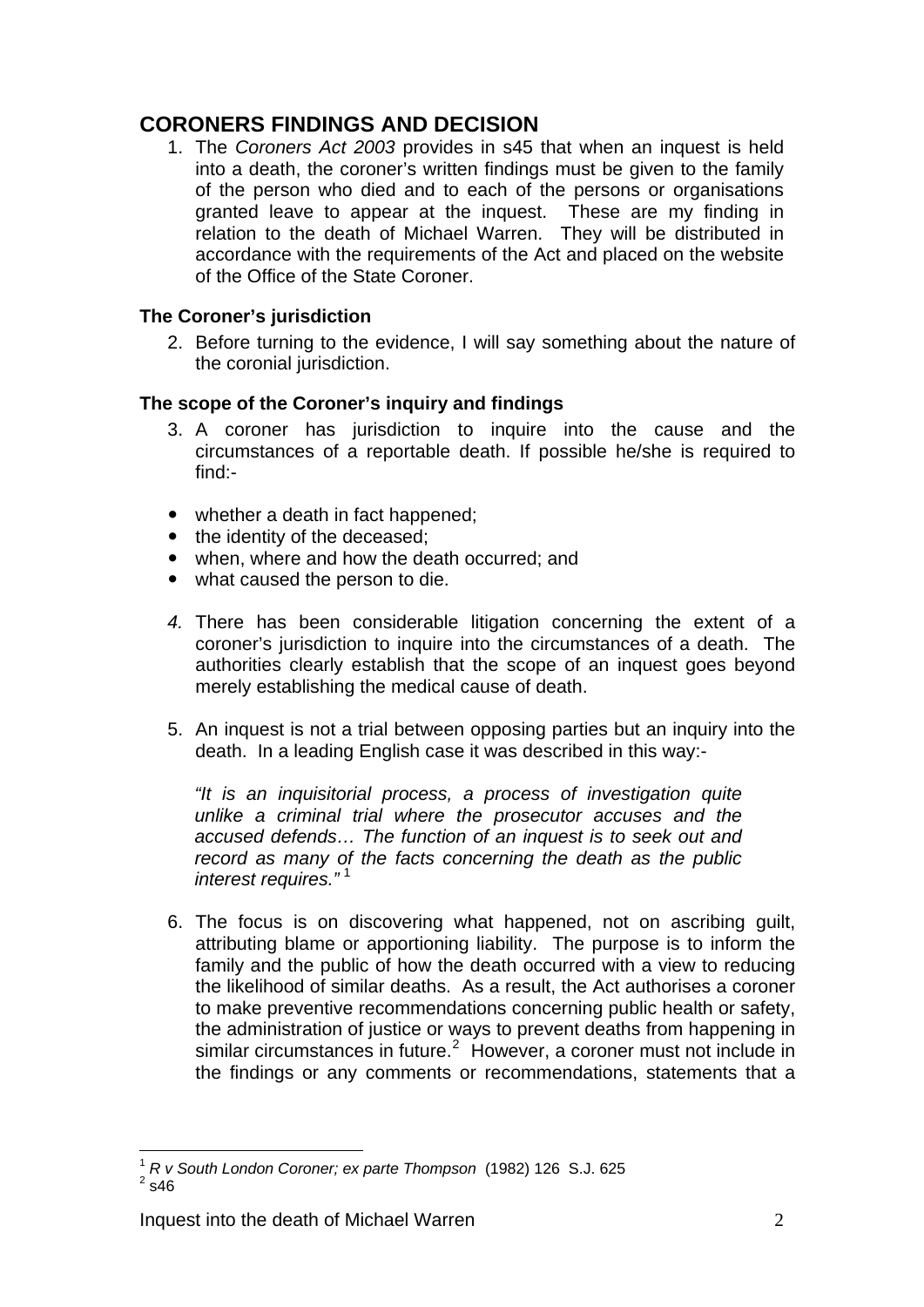person is or maybe guilty of an offence or is or maybe civilly liable for something.<sup>3</sup>

## **The admissibility of evidence and the standard of proof**

- 7. Proceedings in a coroner's court are not bound by the rules of evidence because section 37 of the Act provides that the court "*may inform itself in any way it considers appropriate."* That doesn't mean that any and every piece of information however unreliable will be admitted into evidence and acted upon. However, it does give a coroner greater scope to receive information that may not be admissible in other proceedings and to have regard to its provenance when determining what weight should be given to the information.
- 8. This flexibility has been explained as a consequence of an inquest being a fact-finding exercise rather than a means of apportioning guilt: an inquiry rather than a trial. $4$
- 9. A coroner should apply the civil standard of proof, namely the balance of probabilities but the approach referred to as the *Briginshaw* sliding scale is applicable.<sup>[5](#page-2-1)</sup> This means that the more significant the issue to be determined, the more serious an allegation or the more inherently unlikely an occurrence, the clearer and more persuasive the evidence needed for the trier of fact to be sufficiently satisfied that it has been proven to the civil standard.<sup>[6](#page-2-2)</sup>
- 10. It is also clear that a Coroner is obliged to comply with the rules of natural justice and to act judicially.<sup>[7](#page-2-3)</sup> This means that no findings adverse to the interest of any party may be made without that party first being given a right to be heard in opposition to that finding. As *Annetts v McCann[8](#page-2-4)* makes clear that includes being given an opportunity to make submissions against findings that might be damaging to the reputation of any individual or organisation.

## **Introduction**

12. Michael Warren (Mr Warren) died in the Royal Brisbane Hospital on 14 August 2004. He was suffering from Motor Neurone Disease (MND), which had only recently been diagnosed by a neurologist. Mr Warren lived with his son Martijn Warren until 9 June 2004 when he was admitted to the Logan Hospital due to deteriorating health. On 23 June he was transferred to the Beaudesert Hospital while awaiting a permanent nursing home placement.

<u>.</u>

 $3$  s45(5) and 46(3)

<sup>4</sup> *R v South London Coroner; ex parte Thompson* per Lord Lane CJ, (1982) 126 S.J. 625

<span id="page-2-1"></span><span id="page-2-0"></span><sup>5</sup> *Anderson v Blashki* [1993] 2 VR 89 at 96 per Gobbo J 6

<span id="page-2-2"></span> $6$  Briginshaw v Briginshaw (1938) 60 CLR 336 at 361 per Sir Owen Dixon J

<span id="page-2-3"></span><sup>7</sup> *Harmsworth v State Coroner* [1989] VR 989 at 994 and see a useful discussion of the issue in Freckelton I., "Inquest Law" in *The inquest handbook*, Selby H., Federation Press, 1998 at 13

<span id="page-2-4"></span><sup>8</sup> (1990) 65 ALJR 167 at 168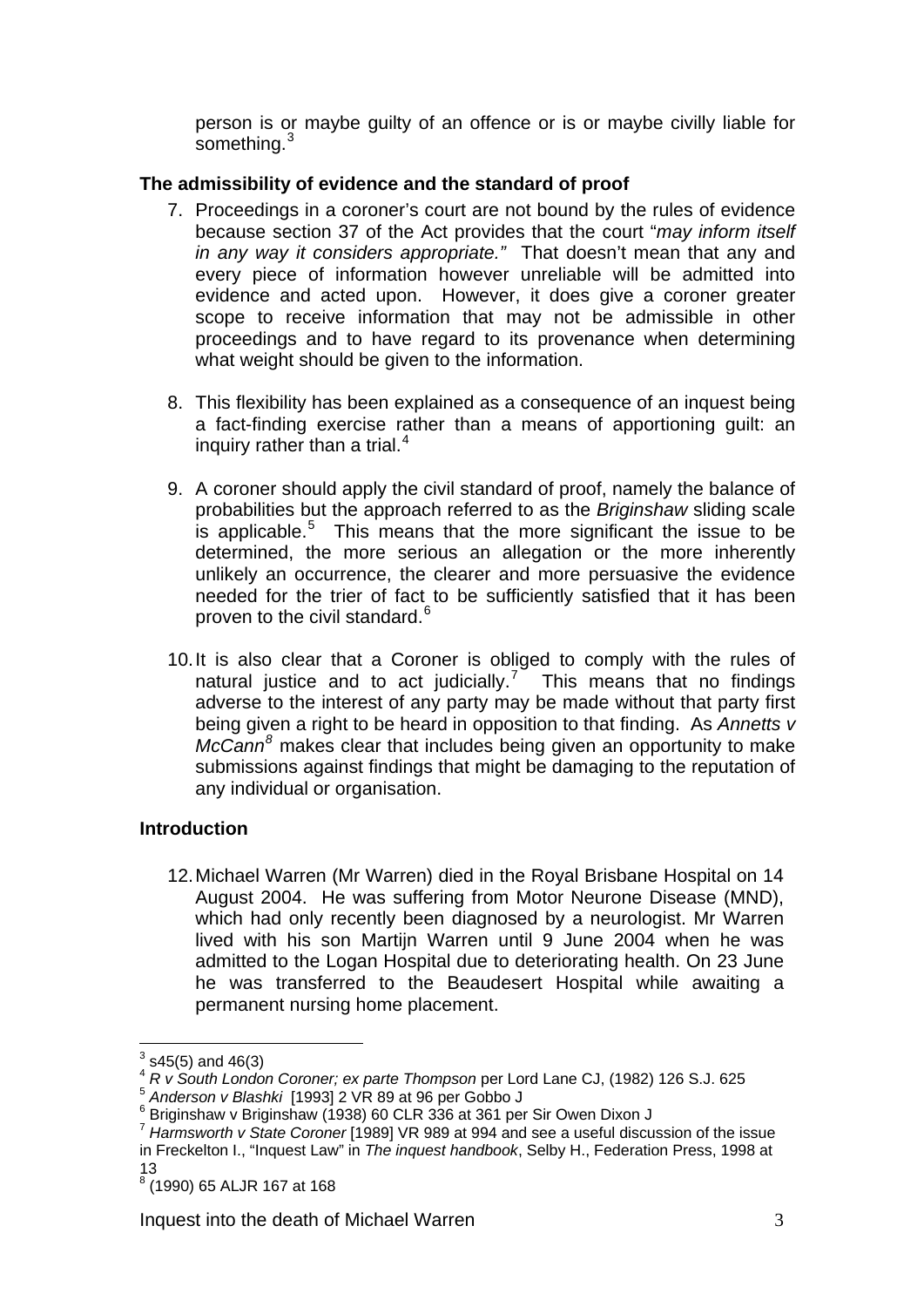13. It was not the direct effects of the devastating MND which caused Mr Warren's death. He died from complications of serious burns suffered on 28 June 2004 in the Beaudesert Hospital when he was smoking a cigarette. This inquest will determine how the injuries were caused and consider ways to prevent such an incident from occurring again.

#### **Evidence from Martijn Warren**

- 14. It is always helpful for a coroner to hear evidence from a family member, as it assists the coroner in forming an understanding of who the person was in life.
- 15. Mr Martijn Warren informed the court that his father came to Australia from the Netherlands. Mr Warren had worked both in nursing and in the area of research into cancer. He was a survivor of a Japanese internment camp where he had been held as a young child during the Second World War. Despite suffering a significant back injury during this time, Mr Warren was able to fulfil an active adult life. His final work was in the field of home care.
- 16. In early 2004 Martijn Warren became aware that his father was displaying various symptoms and these were medically investigated. By February, Mr Warren had become forgetful and had lost his power of speech. His walking had deteriorated and his fine motor skills were diminishing. It was on 17 May 2004 that the diagnosis of MND was confirmed by a neurologist, Dr John Corbett. The progression of the disease was rapid and Mr Warren was not expected to live beyond the end of 2004.
- 17. Martijn Warren said that his father had smoked tobacco throughout his life. As his health deteriorated, smoking remained one of his few pleasures. When the MND robbed him of his previous dexterity, he started to light his cigarettes with matches as he could no longer operate a cigarette lighter.
- 18. Martijn Warren was concerned for his father's safety at home while he was at work. There were incidents where Mr Warren dropped items and on one occasion he fell and was unable to get up. Finally the decision was made that Mr Warren required admission to hospital for his care and to assess his future needs. He was admitted to Logan Hospital on 9 June. His condition was assessed by the Aged Care Assessment Team (ACAT) as requiring a high level of care and he was transferred to Beaudesert Hospital awaiting a nursing home placement.
- 19. While in hospital, his son visited twice daily and he found his father remained in good spirits. Although there were obviously episodes and periods of sadness, he considered his father to be reasonably happy despite his condition. I accept Martijn Warren's evidence, which was supported by hospital staff that despite his terminal illness Mr Warren retained a positive outlook.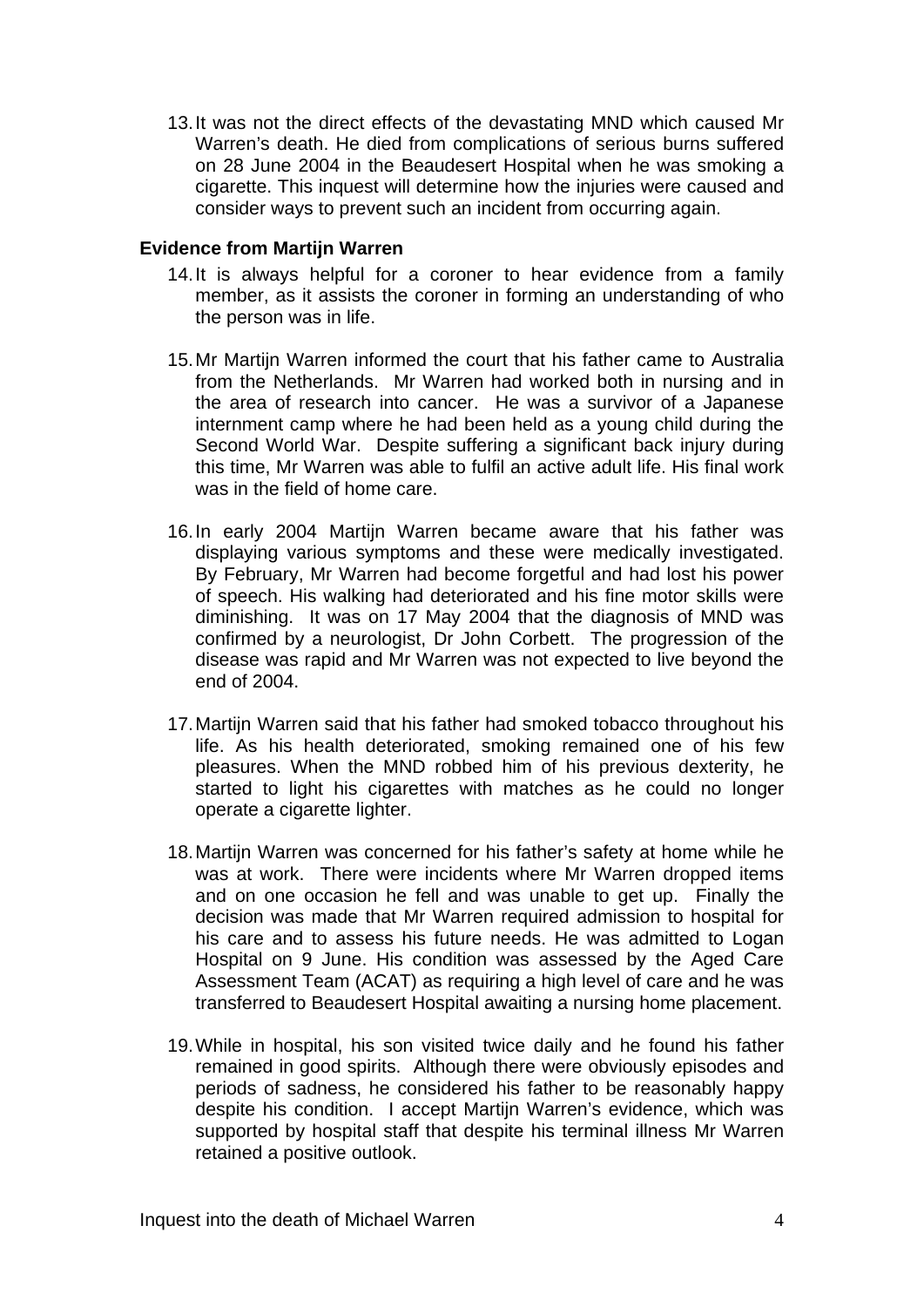- 20. Mr Warren continued to smoke in Logan Hospital. He was still sufficiently mobile to go outside to an open courtyard area. His son said he smoked five to ten cigarettes a day. Father and son smoked together and Martijn noticed that as his father's condition worsened he continuously kept the cigarette in his mouth as he smoked it and did not remove it to tap off the ash. Sometimes Mr Warren would get other people to light the cigarette for him. When he had finished he would lean forward to eject the stub directly from his mouth into an ashtray.
- 21. Martijn Warren said his father reduced his level of smoking once he was hospitalised but there was no attempt to give up smoking. It was the difficulty of physically managing to smoke that effectively reduced the number of cigarettes he smoked
- 22. As Mr Warren had lost the ability to speak (aphonia), his only means of communication was in an abbreviated writing style on a note pad. His writing ability was also affected by his disease.
- 23. Mr Warren continued to smoke after being transferred to the Beaudesert Hospital. His son would light his cigarettes and place it between his father's lips. Martijn could not recall the last occasion he saw his father light his own cigarette with matches. Martijn Warren was concerned about the issue of safety with his father's smoking. He expressed his concerns to Beaudesert Hospital staff in the context of the safety of the clothing Mr Warren wore in hospital. His son preferred his father to wear his own polyester based tracksuit pants and a jumper rather than the hospital supplied pyjamas. He recalled his father had his own dressing gown which he would wear over the top when he went outside into the courtyard area at Beaudesert to smoke. Martijn did his father's laundry and returned the laundered clothes to the hospital on his visits. The evidence was that on the day of the fire Mr Warren was wearing hospital pyjamas, probably due to his incontinence which required staff to change him into hospital pyjamas until his son returned with clean clothing.
- 24. On the evidence it appears more probable that it was Mr Warren's own dressing gown, rather than a hospital supplied dressing gown, which was being worn at the time of the fire.

#### **The incident**

25. Endorsed enrolled Nurse Maree Whitehead told investigating police that sometime between 4.30pm and 4:45pm on 28 June 2004, Mr Warren came to the nursing station. He was holding up his pyjama pants to be tied and he handed her his dressing gown because he could not put it on by himself. She knew he couldn't talk and he needed help putting the robe on. She tied the sash in a bow so that he would not trip. She noticed he took a cigarette from the dressing gown pocket and held it wrapped in his hand. She interpreted this as Mr Warren telling her he was going out for a cigarette. The cigarette was not alight. He walked off toward the smoking area where she knew he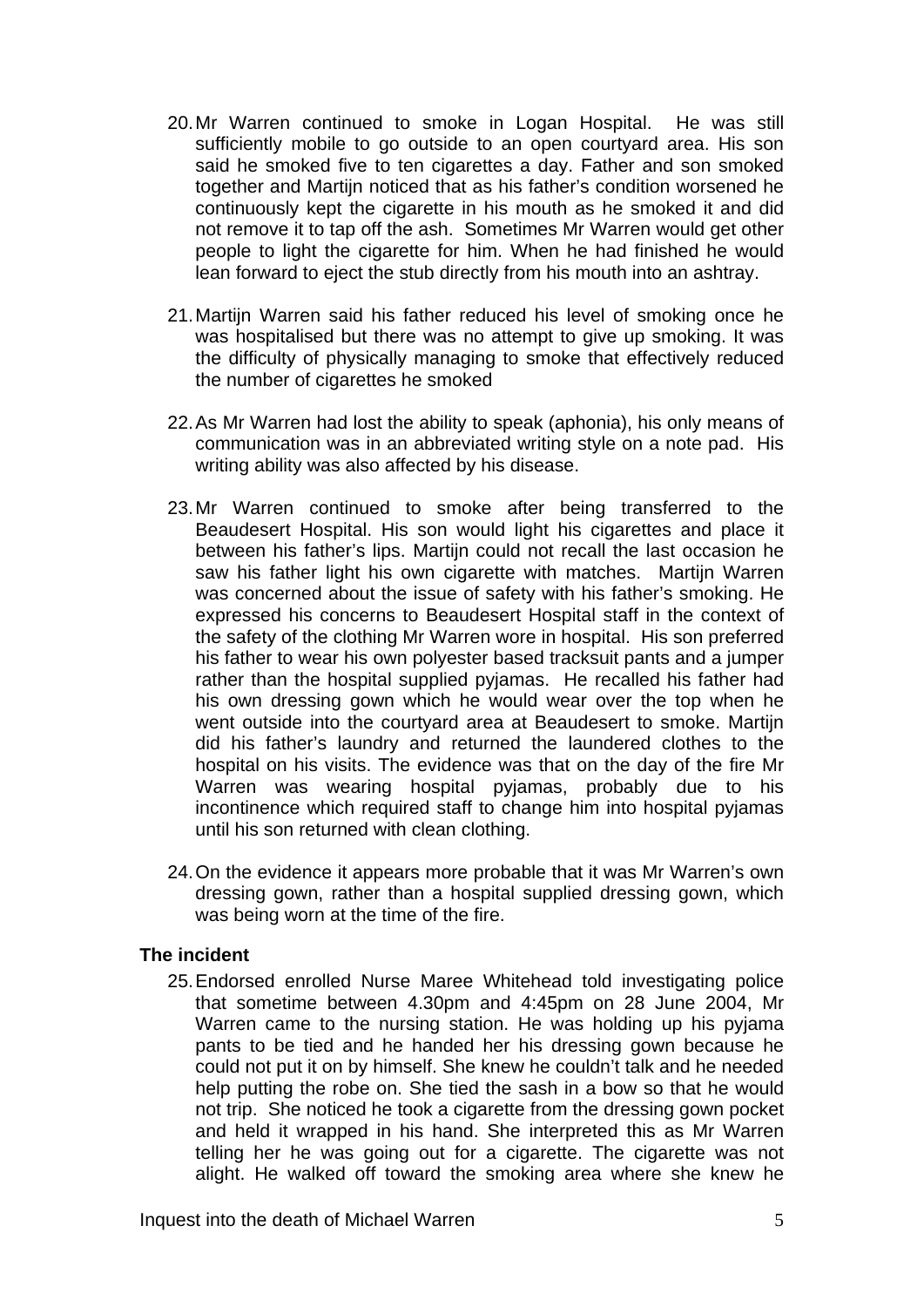usually went to smoke. This was an outside courtyard leading off from a television room which could not be seen from the nurses' station.

- 26. About ten minutes later she walked along the corridor and her attention was drawn to the courtyard used by smokers. She saw Mr Warren standing with his clothing alight. Fire was burning from the bottom of his dressing gown up to his waist and also enveloping his sleeves. Her recollection was that she first saw the fire on the right sleeve and then it appeared to go across the sash of the gown to the other sleeve and then to the gown itself. Mr Warren was walking towards the door to enter the television room from the courtyard.
- 27. She instinctively ran towards him to try to help. She called out to another nurse (Tracey) because she heard her voice. She grabbed a folded bed sheet from a table as she passed by. She went out into the courtyard and tried to extinguish the fire by wrapping the sheet around Mr Warren's arms to smother the flames, but the flames were spreading from the belt as well and going upwards. Another nurse, Tracey Cross, came to help. They tried to untie the sash but could not because it was burning and pieces of the dressing gown were falling as they burnt. Nurse Cross tried to push Mr Warren to the ground with Nurse Whitehead standing behind to catch him and roll him to smother the fire. They were attempting to bring him to the ground to improve the opportunity to smother the flames which were rising up into Mr Warren's face. The manoeuvre was unsuccessful.
- 28. Nurse Whitehead said they both ran back through the television room to the corridor and opened the fire extinguisher cupboard. Nurse Cross pulled out the fire hose into the television room but it jammed. The evidence was not clear as to why this happened. Nurse Whitehead referred to an unnamed man who was probably a visitor also being involved in trying to free the hose but without success. This person was not identified or interviewed. They could not get the hose to go backward or forwards on the reel. Then there were problems with trying to turn on the water supply. Nurse Whitehead thought she had turned the water on at the valve in the wall but there was no water coming from the hose nozzle being held by Nurse Cross.
- 29. In the middle of this, the Director of Nursing (DON) Michael Chalmers and nursing unit manager Christine Marsh arrived on the scene. They raced out to Mr Warren, then Nurse Chalmers immediately returned and grabbed a fire extinguisher. He used this by directing it onto the flames engulfing Mr Warren, extinguishing the blaze.
- 30. There was no statement taken by the police from Nurse Cross. At the time of their attendance they were investigating a fire rather than a fatality and it seems they did not follow up after Mr Warren's subsequent death.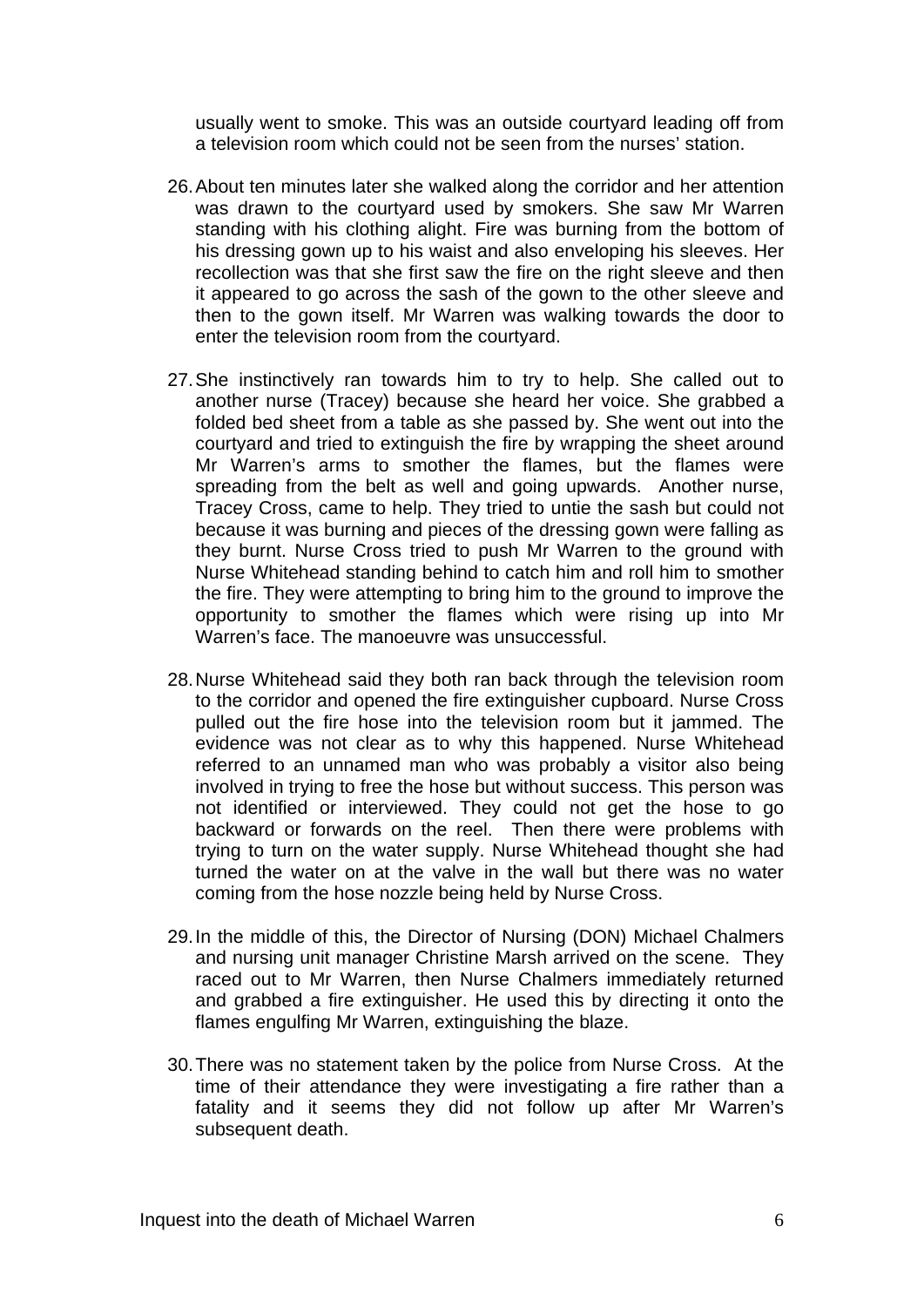- 31. There were some discrepancies between the details of events from Nurse Whitehead and DON Chalmers. I note that Nurse Whitehead and Nurse Cross were at the scene prior to DON Chalmers and therefore I rely on Nurse Whitehead's account up to the time when DON Chalmers arrived and accessed the fire extinguisher.
- 32. It was an emergency, a highly stressful situation that Nurse Whitehead encountered. She tried but failed to extinguish the fire by smothering Mr Warren with the nearest available article. She and Nurse Cross tried to manoeuvre Mr Warren to the ground but without success. Her efforts to access and use the fire hose were not successful, whereas DON Chalmers was successful by using the fire extinguisher.
- 33. I accept that for whatever reason there was a problem with unwinding the hose from the reel. I accept that this was not freed until after DON Chalmers used the fire extinguisher and after the emergency trolley had arrived to provide assistance to Mr Warren.
- 34. Nurse Whitehead previously worked in the old hospital where one of the two fire hoses had a lever action to turn it on. The fire hoses in the hospital at the time of the fire all required a wheel tap to be turned on underneath the hose before water would issue from the nozzle in twisting it. <sup>[9](#page-6-0)</sup>
- 35. Nurse Whitehead's evidence from her statement was that she had not received training about the need to turn the nozzle to start the water flow. She had turned on the tap at the reel.
- 36. Mr Peter Jaques was previously involved in fire training at the old Beaudesert Hospital and initially at the new hospital. His evidence was that in training he pointed out the two different types of activation of nozzles in the old hospital and told them they should familiarise themselves with the particular hose in their department.
- 37. These events emphasize the importance of repeatedly having hands on practical training on how to respond to a fire. Nurse Whitehead gave evidence that this fire reel was different to others she had been trained to use. It is the pressure of a real emergency that will test whether training has been effective in equipping staff with the skills to successfully use fire fighting equipment. In 2004 Nurse Whitehead had not updated her training with a hands on session. Instead, that year the hospital ran questionnaire style training to identify the locations and use of equipment. In the past Nurse Whitehead had participated in manual training.
- 38. Nurse Whitehead considered it was safer for the patient's airway to try to use the water extinguisher in preference to the chemical fire

<span id="page-6-0"></span><sup>1</sup> <sup>9</sup> Exhibit B18, Statement of Peter Jaques.

Inquest into the death of Michael Warren 7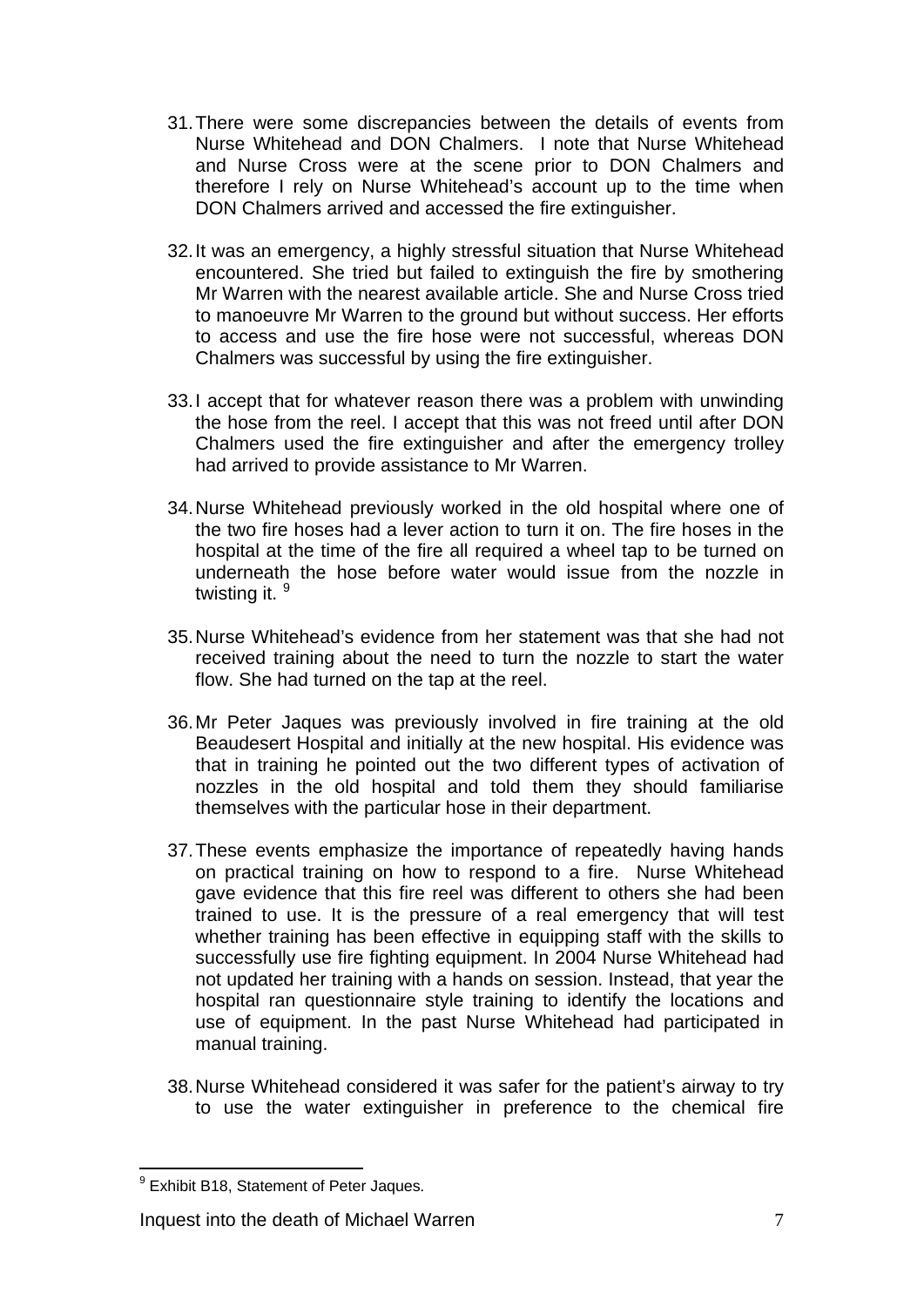extinguisher. Obviously, when this attempt had been unsuccessful it was the appropriate for DON Chalmers to use the fire extinguisher.

- 39. The evidence was that no one else was in the courtyard when Mr Warren's clothing caught fire. There is no direct evidence about how Mr Warren lit a cigarette that preceded his clothing catching alight but I am satisfied that in all the circumstances the fire was related to Mr Warren smoking a cigarette. It may be that Mr Warren himself attempted to light the cigarette with matches. A box of matches was found in the courtyard as noted by Constable King who attended at the hospital the same day. <sup>[10](#page-7-0)</sup> Mr Warren's son would often light his father's cigarette but he was aware his father used matches to light a cigarette himself. Alternatively, it may have been that a cinder fell onto his clothing while he was smoking and ignited the clothing. When last seen by Nurse Whitehead, before he went out to the courtyard, he was holding an unlit cigarette in his hand.
- 40. When the fire caught his clothing Mr Warren was helpless. He was alone in the courtyard with no one to intervene. Because of his condition, he could not call out for help. He could not effectively disrobe as he had required help to put on and tie up his robe sash. There was no call button in the courtyard to call for assistance. He could not run, but only shuffle back towards the door into the hospital. It must have been a terrifying and painful experience before help arrived and the fire was extinguished.

## **Clothing**

- 41. Evidence from Sergeant Rasmussen, the scientific officer confirmed examination of a red sweat shirt. This article was damaged by fire down the bottom of the front of the garment and rising up in a typical inverted "V" plume. He considered the fire pattern was likely to show fire damage from a cigarette that had fallen while Mr Warren was seated.<sup>[11](#page-7-1)</sup>
- 42. He also explained that natural textiles are much more likely to support a flame if a match or cigarette falls onto them than a highly synthetic textile. The synthetic textile will melt but usually self extinguish. He tested the flammability of the drawstring pyjamas and demonstrated that a naked flame dropped onto the fabric could spread laterally. I accept this evidence and prefer it to the belief of Ms Jones, who gave evidence about the linen supplied to Queensland Health. She had been informed by her supplier that the pyjamas would not catch alight and support flame if they were brought into contact with a flame. With respect to the hospital pyjamas worn by Mr Warren I conclude that they would support flame.

<span id="page-7-0"></span> $10$  Page 24, line 13

<span id="page-7-1"></span> $11$  Page 30, and page 31, line 40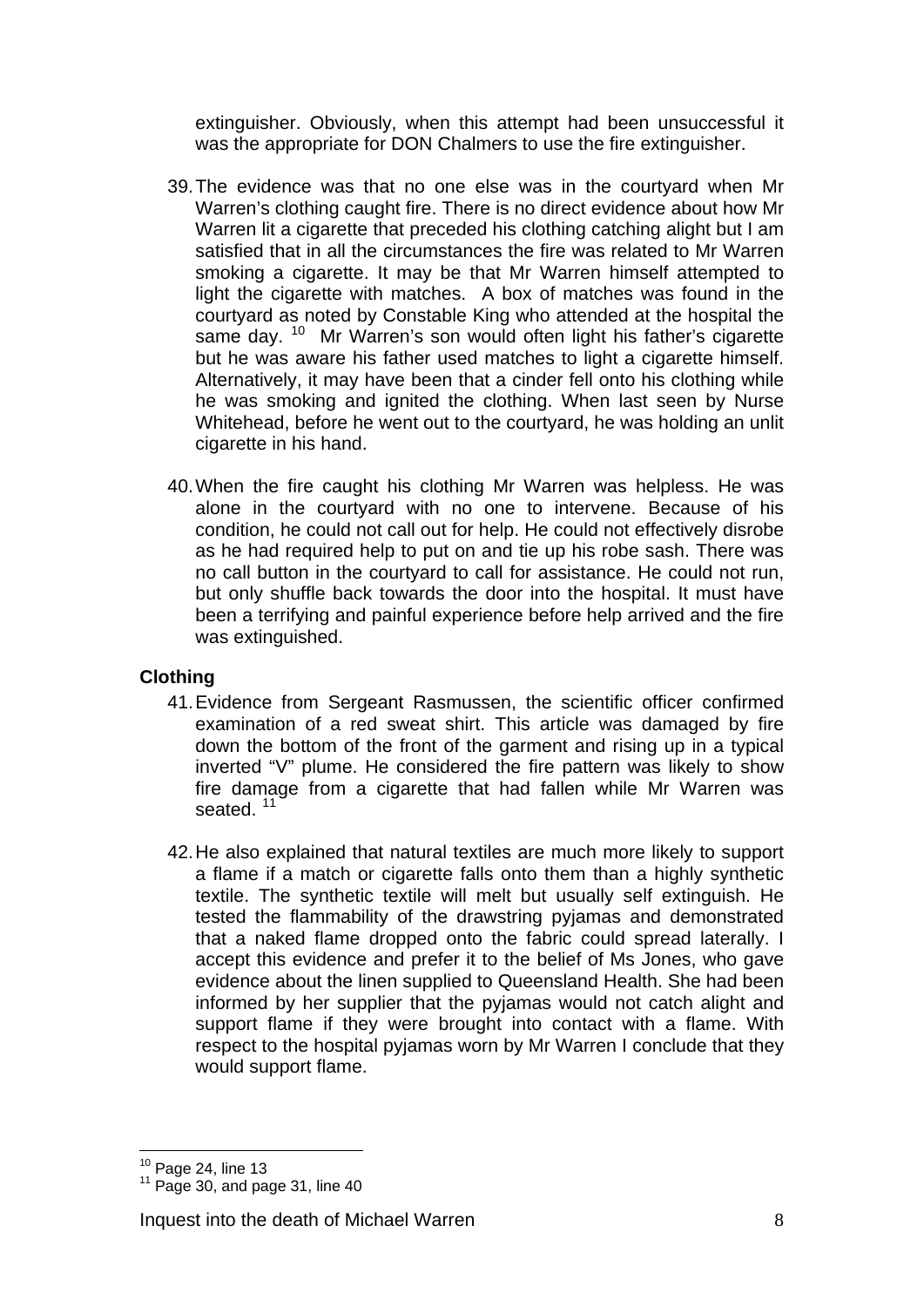- 43. Sergeant Rasmussen did not test the dressing gown as it was wet. He noted however that it was a cotton towelling type gown which in his experience would support flaming combustion.<sup>[12](#page-8-0)</sup> His opinion was supported by the fact that a fair part of the dressing gown had been consumed by fire. From his notes he recorded that the dressing gown was a blue terry towelling dressing gown. He could not recall any identifying marking to indicate whether the clothing was Queensland Health property.
- 44. The overall impression I gained was that the dressing gown was Mr Warren's own attire but the pyjama pants were hospital supplied due to Mr Warren's incontinence and the need to keep changing his pants.<sup>[13](#page-8-1)</sup>

#### **Fire training and equipment**

- 45. This issue has been referred to earlier. The incident reinforces the need for manual training in the practice of using fire fighting equipment. Nurse Whitehead could recall induction training as well as annual fire evacuation procedures which included the use of fire equipment. She also recalled a written format session some months before the fire occurred and education videos.
- 46. Some twenty four hours after the fire, the fire reel was inspected by Peter Jaques who was at the time the hospital officer with overall responsibility for fire safety. He could find no fault with it, but it is to be noted the hose had been used to hose out the courtyard by this time of inspection and subsequently recoiled onto the reel. It is therefore impossible to draw any inference about its useability at the time of the fire.
- 47. DON Chalmers confirmed that since the fire there has been a review of training with an emphasis on manual training. A "blitz" programme has been introduced over a six week period to ensure all staff access the training. The provision of more fire blankets has also been reviewed and increased. [14](#page-8-2)
- 48. I remark the documentation of the fire incident itself and the review undertaken by the hospital was minimal. The question on the form was posed;

*"What actions have been taken to identify the cause of this incident and prevent its recurrence?"* 

DON Chalmers wrote:

*"Care plan assessment indicate information on no smoking policy, and district review of no smoking policy."* 

 $12$  Page 33, lines 1-10

<span id="page-8-2"></span><span id="page-8-1"></span><span id="page-8-0"></span> $\frac{13}{14}$  Page 81 line 55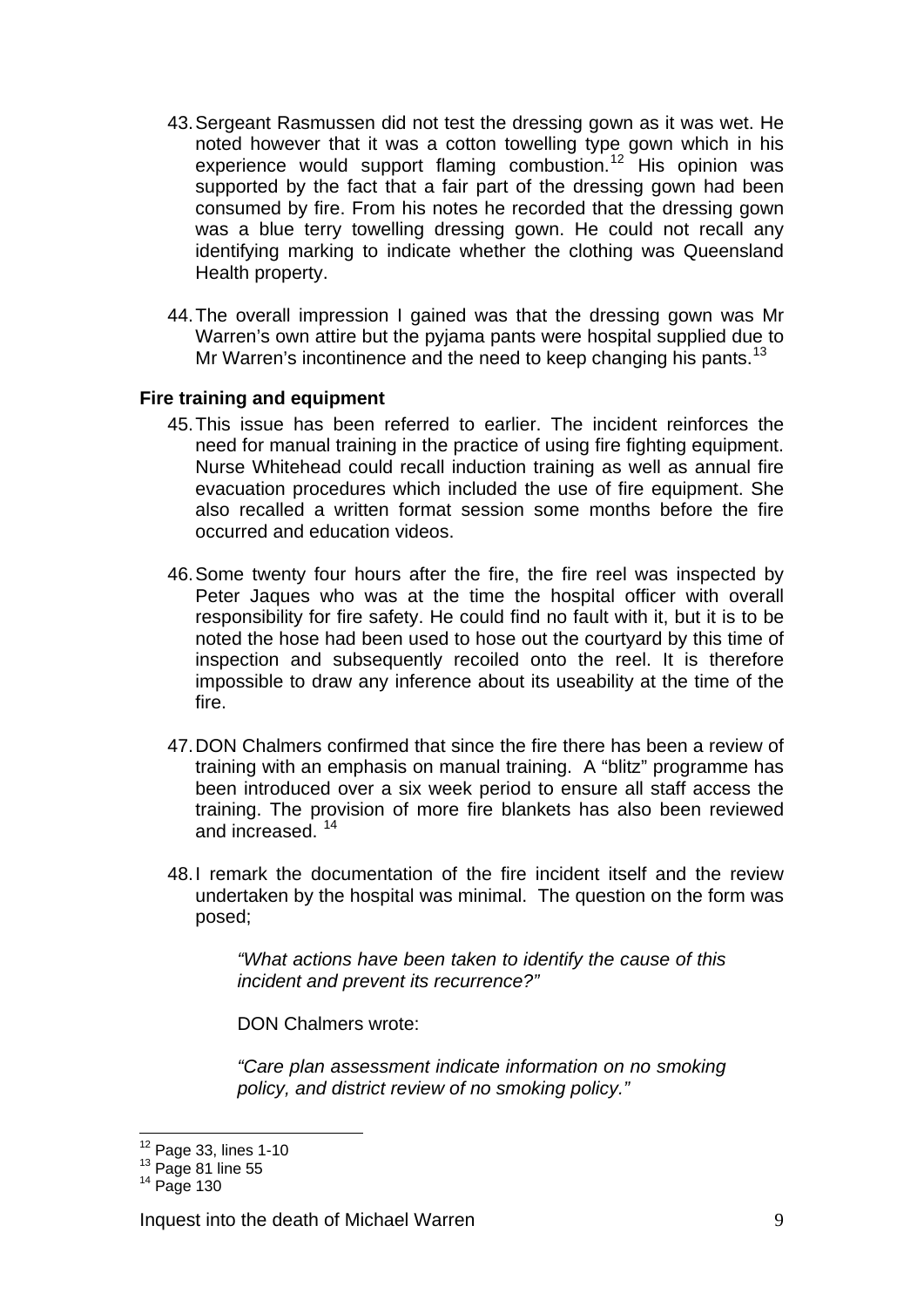- 49. DON Chalmers had difficulty in explaining what this meant. It seems to be the response was to introduce a no smoking policy at the hospital.
- 50. However DON Chalmers acknowledged that even now some patients go out into the street to smoke. Others go quietly outside, but within hospital grounds, which is contrary to policy. It remains a vexed issue.

### **Police investigation**

- 51. Mr Warren was injured by fire on 28 June 2004. Hospital staff had used the fire hose to hose out the courtyard area before the arrival of police. There was no sign of the fire. Mr Warren's fire damaged clothing had been placed in bags. Constable King noted a box of matches in the courtyard. He also confirmed there was no call button in the courtyard area.
- 52. There was information from the investigating police officer that he had spoken with another patient who used the smoking courtyard earlier that day in company with Mr Warren. Although the police officer had been unable to subsequently locate that patient to prepare a formal statement he had notes of the conversation. The woman had lit Mr Warren's cigarette which was already in his pursed lips. She saw him seated in a chair while he smoked the cigarette. He did not remove the cigarette from his mouth while he smoked it. She left the courtyard before he had finished. Constable King understood that this occurred earlier in the day, rather than immediately leading up to the fire in which Mr Warren was injured.
- 53. The patient was identified as Karen Bowater and she gave evidence at the inquest. She did not know Mr Warren but had seen him on a couple of occasions in the hospital as he walked past. She remembered that he looked fragile. She recalled he was wearing hospital pyjamas, which she described as the "*the real thin jamas that the hospital gives out*" [15](#page-9-0) She could not recall a dressing gown. She saw him walking along the corridor to go to the smoking area. She was uncertain but she thought she could recall another younger man with him in the corridor. She said that only the older man came out into the smoking courtyard where she was smoking. This was some time after lunch. She remembered that Mr Warren walked very slowly and he came past her as she sat on one of the chairs in the courtyard. As he went past her Mr Warren bent down towards her. She said he had a rolly in his mouth and she just presumed he wanted it lit. She lit the cigarette for him. He didn't say anything; he just puffed his smoke and then kept on going. She did not know whether he could speak but she understood from his actions that he wanted his cigarette lit. Ms Bowater saw he went and sat in a chair by himself. She noticed that he reminded her of her grandfather in the manner that he smoked. The cigarette remained in his mouth

<span id="page-9-0"></span><sup>1</sup>  $15$  Page 40, line 52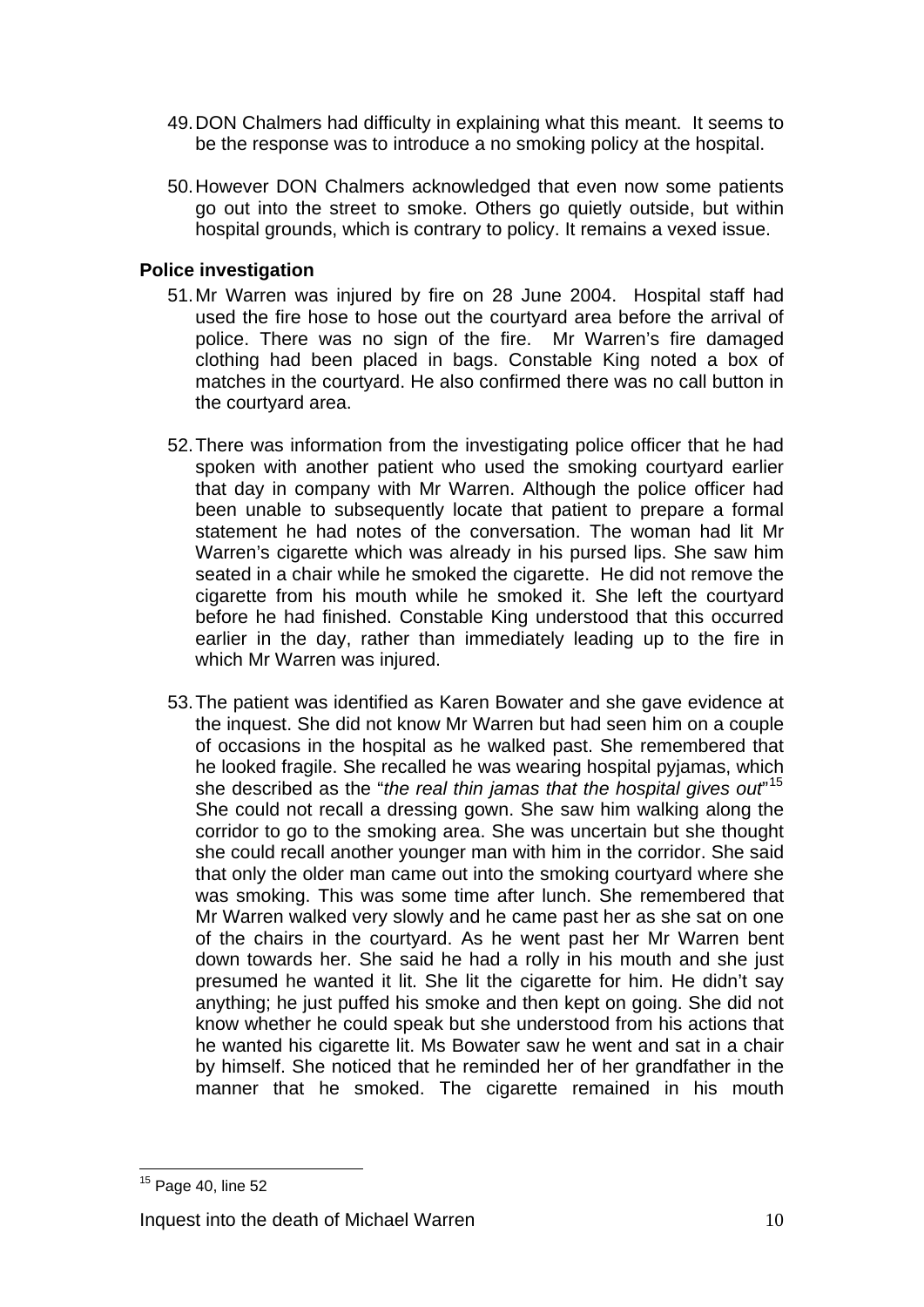constantly. "*he never held the cigarette. It always stayed in his mouth*."<sup>16</sup>

- 54. She did not see him finish the cigarette. Mr Warren was still seated and smoking when she left to return to her room. She did not see Mr Warren with a lighter or matches.
- 55. Ms Bowater had seen other patients and visitors using the courtyard to smoke. There was a receptacle with sand to stub out cigarettes and she considered it to be the designated smoking area. In 2004 there was signage indicating the courtyard was the area reserved for smoking although she knew this was no longer the case. The whole hospital is now a non smoking area including the courtyard. In more recent times, when Ms Bowater was a visitor to the hospital she recalled that in order to smoke it was necessary to leave the hospital building, go through the car park area and out near the road side.
- 56. The examination of the remnants of clothing showed fire damage in the lap area of the pyjamas suggesting that the fire commenced while Mr Warren was seated in the chair in the courtyard.
- 57. Constable Finney attended the Beaudesert Hospital on 28 June at about 6.10pm. He and Constable Hawkins were the first officers to arrive. They were shown the courtyard area by DON Chalmers. The area was wet and had already been cleaned prior to police arrival.
- 58. I note there was no real investigation by the police of fire fighting equipment, its adequacy or inquiry made regarding the training of hospital staff.

#### **Mr Warren's physical capability and smoking**

- 59. The inquest had access to medical records from the Logan and Beaudesert Hospitals[17](#page-10-0). On 23 June 2004, Mr Warren was transferred to the Beaudesert Hospital awaiting placement in a care facility. He was admitted by Dr Andrews. At the inquest she was asked about whether there were any concerns for his physical safety while he was smoking. She replied, "*I don't think it's been an issue*."[18](#page-10-1)
- 60. Mr Warren was assessed by speech pathologist (Breanne Hetherington) while he was at Beaudesert Hospital. As part of assessing his capacity to swallow (dysphagia) she noted she was unable to assess his voice. She recalled he relied solely on pen and paper to communicate. She noticed he did not have full dexterity in writing and was concerned that as the disease progressed he would lose this mechanism of communication. She provided him information

1

 $16$  Page 44 line28-29<br> $17$  Exhibits C1 and C2

<span id="page-10-1"></span><span id="page-10-0"></span> $18$  Page 148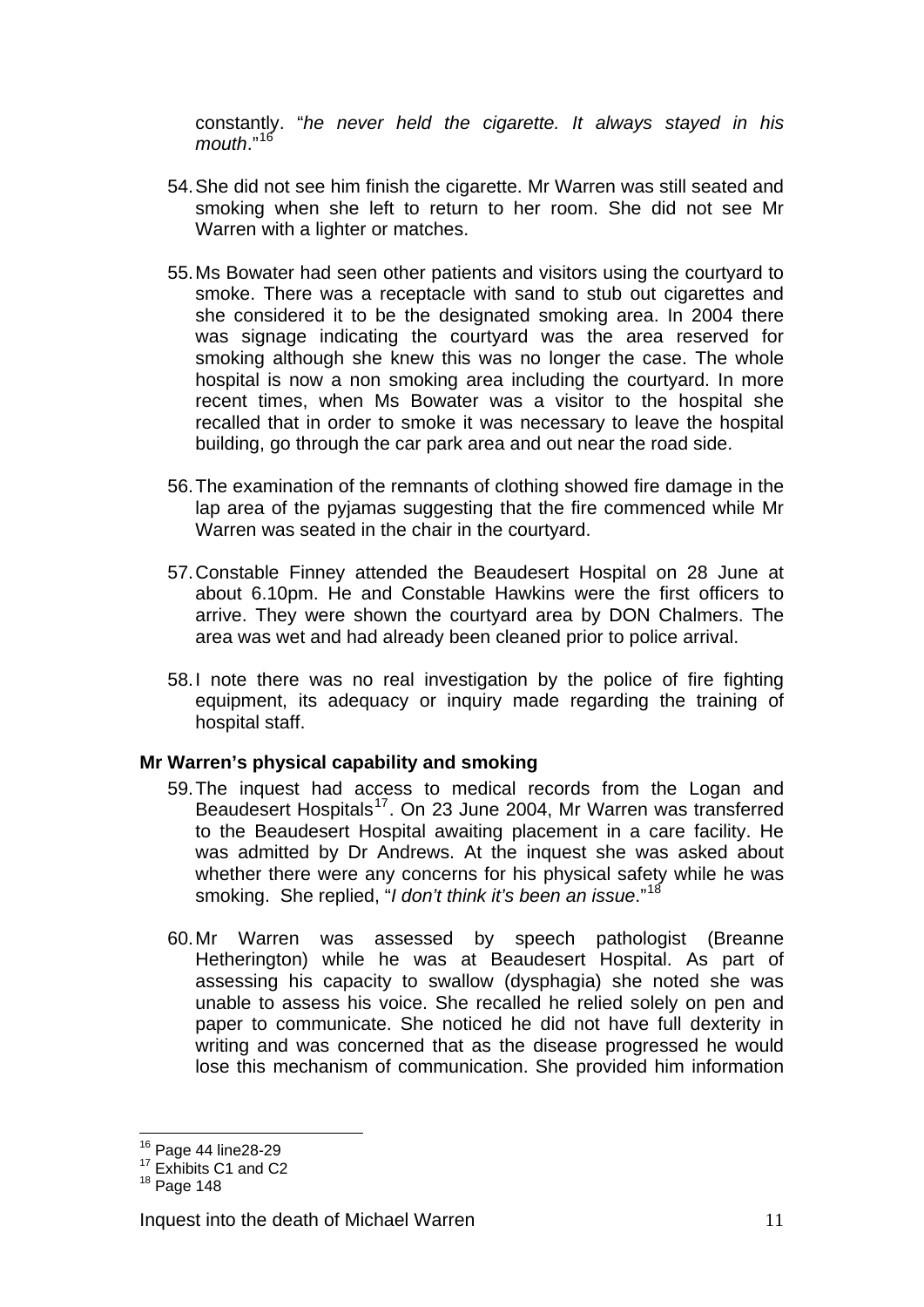about the MND association support group. There was the possibility he could access a special keyboard communication device.

- 61. At Logan Hospital, Mr Warren's decreased capacity to swallow led to the insertion of a percutaneous endoscopic gastrostomy (PEG) on 21 June which enabled him to receive direct nutritional supplementation. Ms Hetherington noted "*He'd probably be one of the most rapidly*  deteriorating speech and swallowing patients I've worked with."<sup>[19](#page-11-0)</sup> She confirmed that people suffering from MND often ultimately died due to respiratory failure associated with the lack of ability to breathe.
- 62. Endorsed enrolled Nurse Whitehead described Mr Warren as follows:

"*He was a frail little gentleman. A very sweet lovely man who could not speak, had difficulty swallowing, was frail, was sometimes a bit unsteady on his feet. Had a lot of muscle weakness, needed help getting dressed, needed help with most things. Needed help to do up his pyjama pants and things like that."[20](#page-11-1)*

- 63. It was clearly known by nursing staff that Mr Warren smoked and he would often be sitting out in the courtyard when nurses came around to perform observations on patients. The area was well patronised by patients. She could remember seeing Mr Warren holding a cigarette in his hand in a modified grip between his thumb and two fingers. She denied ever seeing a cigarette constantly being held in his mouth.
- 64. Nurse Whitehead assumed he used a lighter and said it was not until after the fire that she became aware Mr Warren could no longer use one and instead used matches. She was also not aware, until after the fire, that other patients would light Mr Warren's cigarettes.
- 65. Nurse Whitehead told the inquest she would accompany some patients when they went outside to smoke. She recalled a female patient with dementia. She considered that patient was not safe with a lighter. There was no required practice that patients needed to ask permission or tell staff before they went out to the courtyard to smoke. Nurse Whitehead indicated that if a patient was considered unsafe while smoking it would be documented in their nursing care plan. She denied considering Mr Warren was at risk when he smoked. She said no one else had raised it as an issue prior to the fire.
- 66. I note the nursing care plan, was identified by DON Chalmers as pages 119 and 120 of the paginated medical records. On 23, 24 and 25 June the notation next to the "mobility" heading indicated he required supervision and his risk of falls was high. Curiously, the next page of records for 26, 27 and 28 June record the words "*as able"* next to the

<u>.</u>

<span id="page-11-1"></span><span id="page-11-0"></span><sup>&</sup>lt;sup>19</sup> Page 58 line 31-32<br><sup>20</sup> Page 66 line 20-25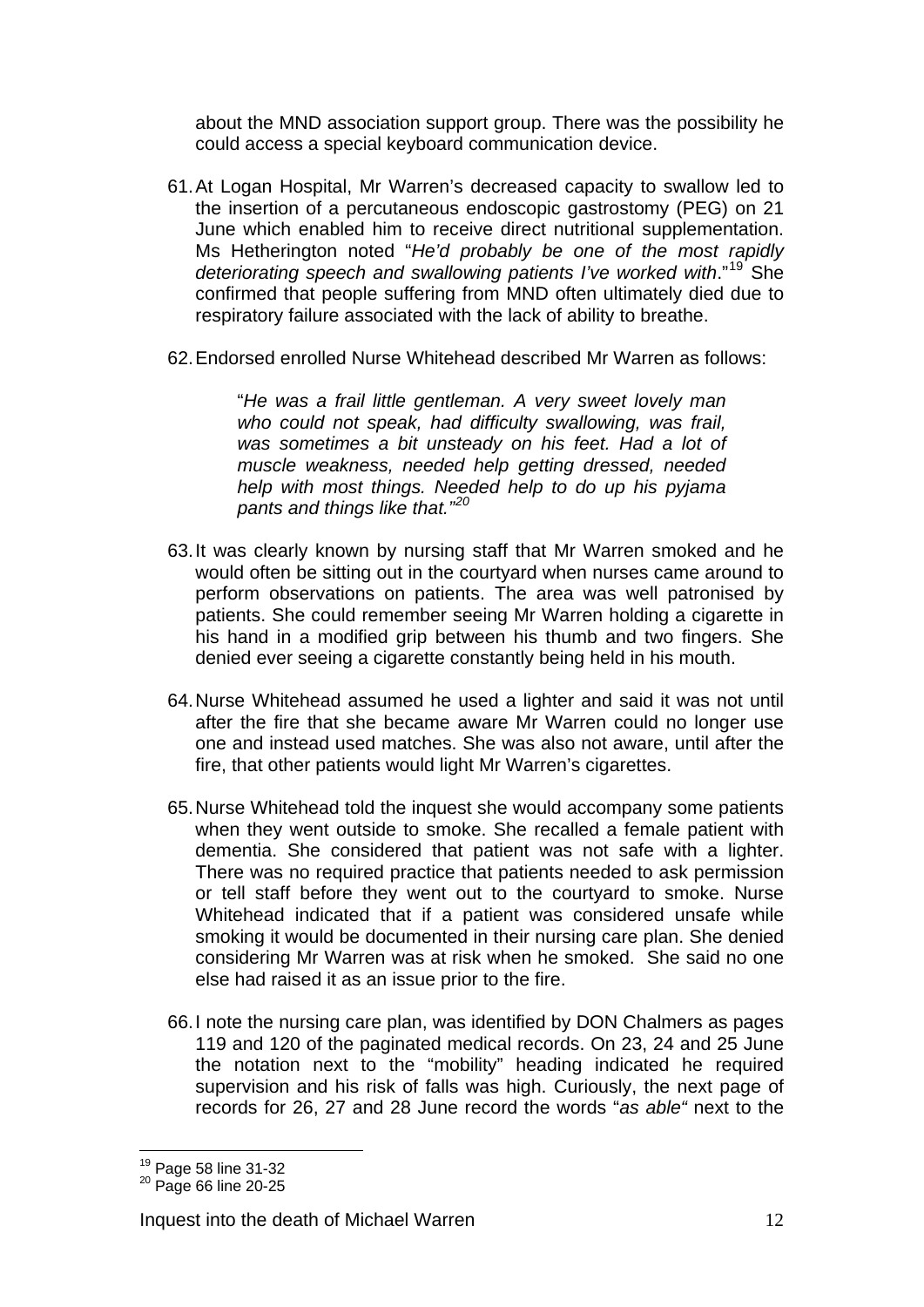mobility assessment. His risk of falls was recorded as "low." The only note referring to smoking at all simply records "*mobilising quite well around ward and out for cigarettes*". That was noted on 27 June. He indicated that all of the usual processes of assessing a patient's ongoing condition occurred, but conceded the issue of smoking as a safety issue itself was not specifically raised to his knowledge. DON Chalmers agreed there was an assumption he could safely smoke. In hindsight he recognised there was a risk to Mr Warren in smoking. As Queensland Health has prohibited smoking in facilities it is now easier to manage, but it remains a hospital by hospital based decision how this is applied. He stated it is not feasible to provide nursing staff to supervise patients' smoking given their work requirements.

- 67. Dr Pamela McCombe is a specialist neurologist in private practice. She works at the Motor Neurone clinic at the Royal Brisbane Hospital. She gave evidence to assist the inquest in understanding MND. She had not met or treated Mr Warren but reviewed his medical records. She confirmed he had well established MND as evidenced by his inability to talk or swallow. He had weakness of the upper and lower limbs. It was explained that it is technically very difficult to measure the rate of progression of the disease. From the information available to her, she considered Mr Warren would have had difficulty smoking a cigarette and would not have done so in the way a healthy person would smoke a cigarette. If he couldn't manage a cigarette safely then it would be desirable for him to be supervised when smoking. As MND is a very rare condition she considered that nurses in a small hospital, such as Beaudesert, may not be familiar with the condition<sup>[21](#page-12-0)</sup> In particular she considered staff may not be aware of the effect the disease has on a person. The care of someone with a severe neurological condition is a highly specialised field.
- 68. Dr McCombe considered the care required for patients with this disease was very specialised. Mr Warren had been assessed by ACAT as requiring a high level of care. The difficulty is in finding an appropriate placement when they can no longer be cared for in the home. In the last stages of the disease patients are completely dependent for all care. They are unable to move at all requiring two people to roll them in bed and to provide total care of all bodily functions. She identified a need for specialist palliative care for people suffering chronic neurological disease. This required high levels of specialist nursing care rather than highly specialised medical care. The other important issue identified was that a patient with MND may physically appear to be alright but be incapable of movement to feed themselves or perform other daily tasks. The difficulty is compounded once the person has lost the ability to communicate. This of course has safety implications if a person's diminished capacity is underappreciated.

<span id="page-12-0"></span><sup>&</sup>lt;u>.</u>  $21$  Page 107, line 15; 400-600 people in Australia currently have motor neurone disease in Australia.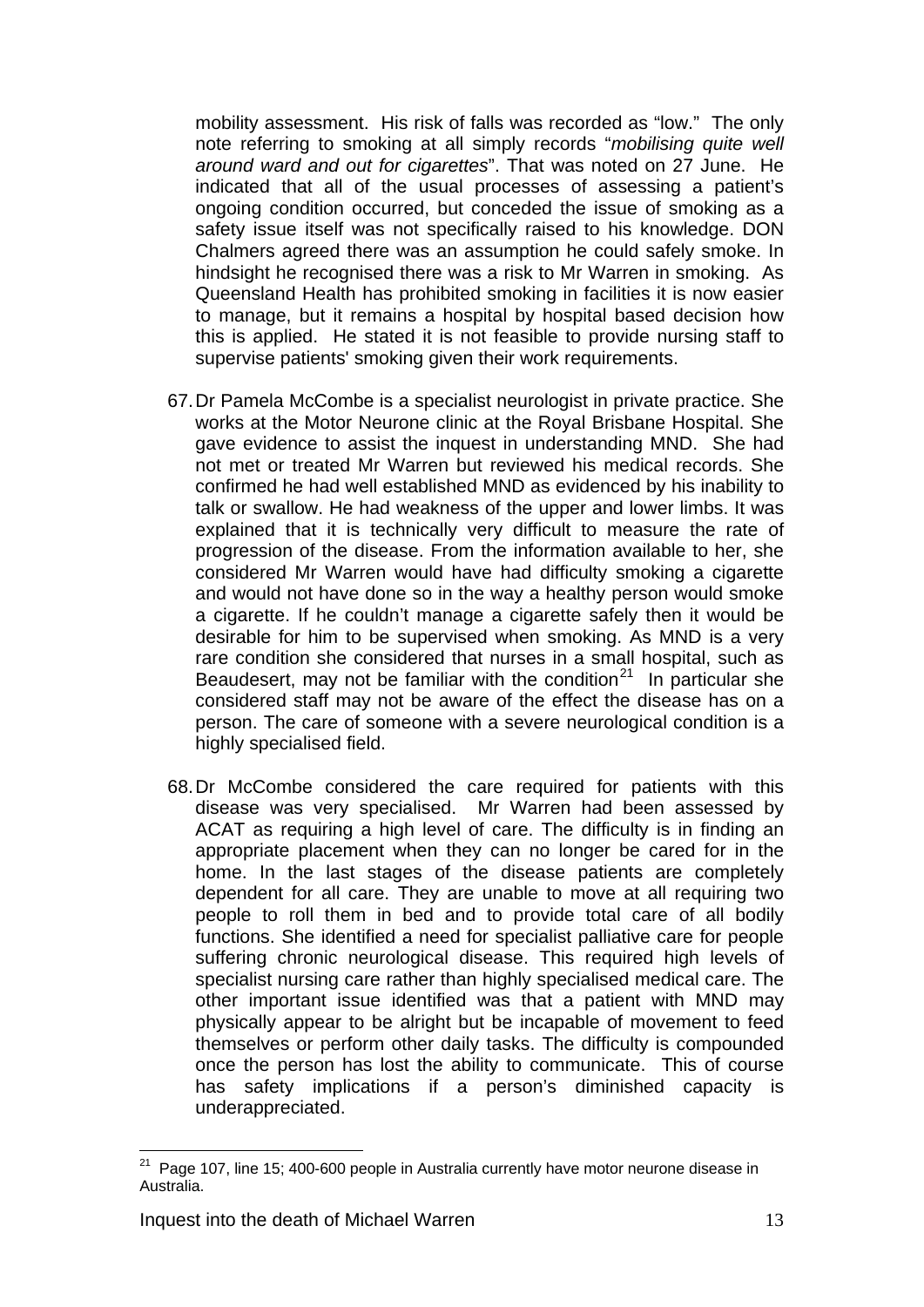69. Dr McCombe acknowledged that one of the principles of care with patients with MND is patient autonomy. There is therefore a need to balance the inherent risks of a MND patient to smoke after MND has affected their ability to do so safely and their desire to engage in this activity. As Martijn Warren explained when Mr Warren's health deteriorated, smoking remained one of his few pleasures. Offering nicotine replacement therapy was a useful alternative but the decision to continue to smoke rests finally with the individual.. Sometimes the individual had insight and acceptance of their diminished capacity to safely undertake a particular activity and would cease of their own accord.

#### **Cause of death**

- 70. Mr Warren received emergency care for his burns at Beaudesert Hospital before being transferred in an ambulance to Royal Brisbane Hospital. He was accompanied by Dr Andrews. The medical record documents the treatment provided which included extensive skin grafts.
- 71. The pathologist Dr Beng Ong who conducted the autopsy noted the complications of infection. He also noted the history which indicated that Mr Warren's condition of MND worsened his capacity to recover from his injuries. Mr Warren's diminishing muscle response reduced his respiratory effort and resulted in a collapse of a lung. Sepsis developed and he succumbed to the combined effects of the burns and the underlying MND. The underlying disease condition was confirmed at autopsy but the extent was not able to be ascertained as this remains a clinical assessment.

#### **Queensland Health Policy and Smoking**

- 72. I consider any comment on Queensland Health's policy on whether or not there are any circumstances in which smoking is permitted within a Queensland hospital campus to be somewhat irrelevant to the issues of this inquest. Smoking is inimical to good health, but this is beside the point. The risk to Mr Warren was not to his overall health, he was a man dying of an incurable disease. The risk for Mr Warren of smoking was fire. His manual dexterity was diminished, as was his overall mobility. To attempt to light a cigarette was a risk. He could not speak or call out for assistance. He could only hold the cigarette in his lips for the duration of the life of the cigarette, and then he could eject it.
- 73. Mr Warren's diminished capabilities were known to hospital staff. After all, he had been admitted to Beaudesert Hospital for the very purpose of awaiting placement in a care facility due to his assessment as requiring a high level of care as a result of his condition. His smoking does not appear to have been appreciated as a risk to his safety. It misses the point for Queensland Health to point to policy that now bans smoking within its hospitals. There was evidence that despite such policy there are occasions or situations where smoking occurs. A risk of fire with smoking is always possible but it is greater in certain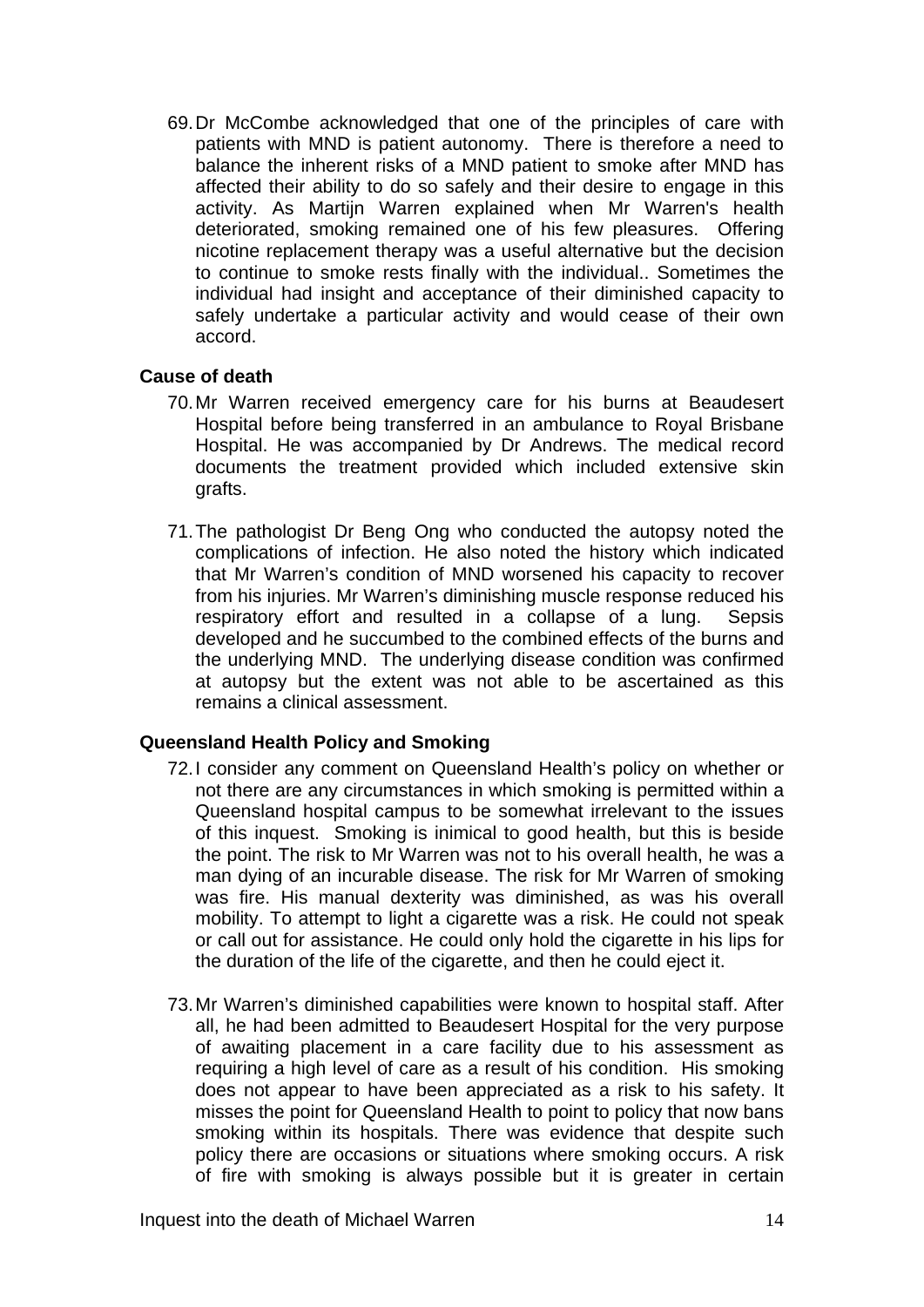circumstances where a patient's physical and sometimes mental capability is diminished. The first responsibility is to actively assess the danger to the patient and to other persons of a fire if it is known a patient is a smoker and there is a probability the patient will smoke during the admission.

- 74. Mr Kevin Lambkin, the Senior Director of the Alcohol Tobacco and Other Drugs (ATODS) Branch of Queensland Health, explained the policy history concerning smoking at Queensland Health facilities. The policy introduced in July 2006 discourages smoking as much as possible but permits discussion at District levels regarding designated smoking areas. Logan and Beaudesert Hospitals have since decided against any outdoor designated smoking areas. The impact is that if people decide to smoke at Beaudesert Hospital they must leave both the building and the grounds to do so. Mr Lambkin confirmed the expectation remains that the safety of a patient is considered if they leave the building to smoke. He also noted there was a policy to supervise a patient's safety where there were designated smoking areas in any facility. Queensland Health also addressed the issue by offering smoking alternatives to patients through nicotine replacement therapy. The information about a patient's smoking and whether they choose nicotine replacement is now routinely documented in patient's notes. Mr Lambkin also indicated there is a degree of flexibility in crisis situations to permit smoking.
- 75. What appears to be missing is documentation of a patient's risk assessment regarding their capability to safely smoke and not suffer burns or cause a fire. Mr Lambkin acknowledged that documentation could be expanded to bring this issue to the attention of admitting staff. This would improve safety and of course would also require a continuing assessment given a patient's varying medical condition throughout the duration of their admission.

#### **Findings**

- 76. Michael Warren was born on 18 April 1940 and died on 14 August 2004 in the Royal Brisbane Hospital.
- 77. He died due to sepsis and lung collapse which was precipitated by burns to 35% of his body sustained in the Beaudesert Hospital on 28 June 2004. The burns occurred while Mr Warren was smoking alone in a courtyard area of the hospital. His clothing accidentally caught fire. Motor Neurone Disease and coronary atherosclerosis contributed to the cause of death.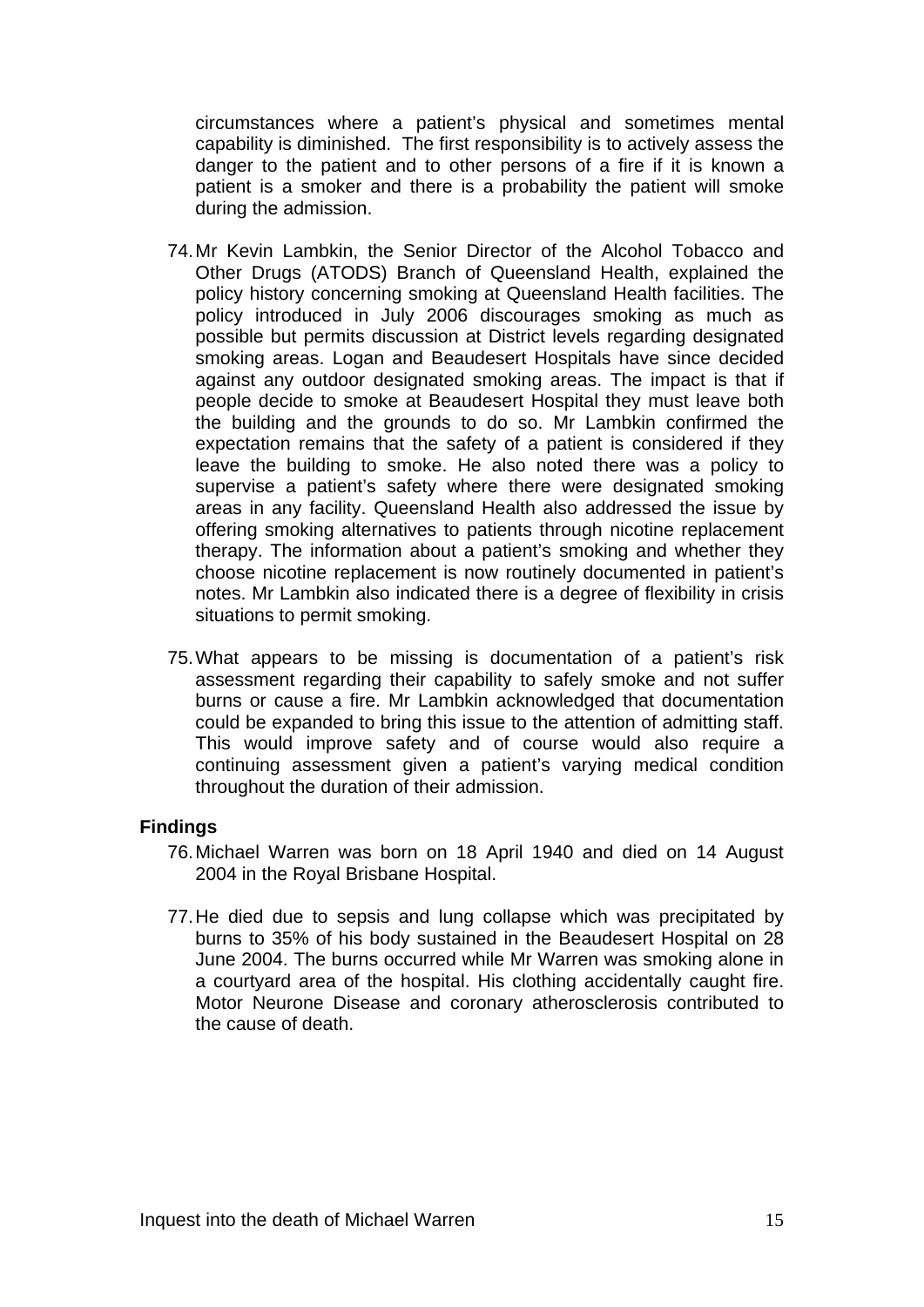**Comments pursuant to Section 46 regarding public health and safety and to help prevent another death arising in similar circumstances**.

#### **Smoking**

- 78. The inescapable conclusion on the evidence is that Mr Warren accidentally sustained burns which ultimately caused his death while he was smoking alone in a courtyard used by patients at the Beaudesert Hospital. I consider the effect of the evidence from Nurse Whitehead and the concession of DON Chalmers was that staff assumed it was safe (from a fire safety perspective) for Mr Warren to smoke simply because he was managing to do so. There was no evidence of an active and considered assessment of the safety of his smoking. Indeed staff were unaware he could no longer operate a cigarette lighter and variously used matches or indicated to other patients to light his cigarette.
- 79. Every policy concerning the issue of smoking, or these days nonsmoking, must commence from a physical safety assessment of the hazards of fire and the risks of burns to patients and others. Due to the progression of MND, Mr Warren was steadily losing his physical capability, including manual dexterity and strength. But there are many other circumstances where there is a real risk of fire related injury or damage associated with smoking when a person's capacity has diminished. It may be a physical, mental or neurological illness or injury, or even temporary incapacity due to intoxication or diminished level of consciousness that is relevant to the issue of safety.
- 80.I commend Queensland Health in its policies aimed to ban smoking from its facilities and the assistance they provide in enabling nicotine replacement and other supportive measures. But, irrespective of whether or not Queensland Health has generally banned smoking from its facilities, the reality remains there will be situations where patients, staff or visitors will smoke within a health facility or campus. There was evidence that at district level, campuses can permit limited smoking. A safety assessment of the physical risks of smoking must always be the first step. Consideration of supervision may then be required. A patient's capacity to safely smoke can vary and there is an obligation to continuously assess the safety risk it presents. I note evidence from Mr Lambkin indicating that documentation could be amended to prompt staff consideration of these issues and to record appropriate information.
- 81. I also remark that Queensland Health needs to consider management of situations where patients at their facilities may choose to smoke in the grounds or peripheries of their facilities.
- 82. It is a matter for Queensland Health whether they consider there should be consistency in policies across the state or whether districts retain the scope for individual arrangements at particular facilities.

Inquest into the death of Michael Warren 16